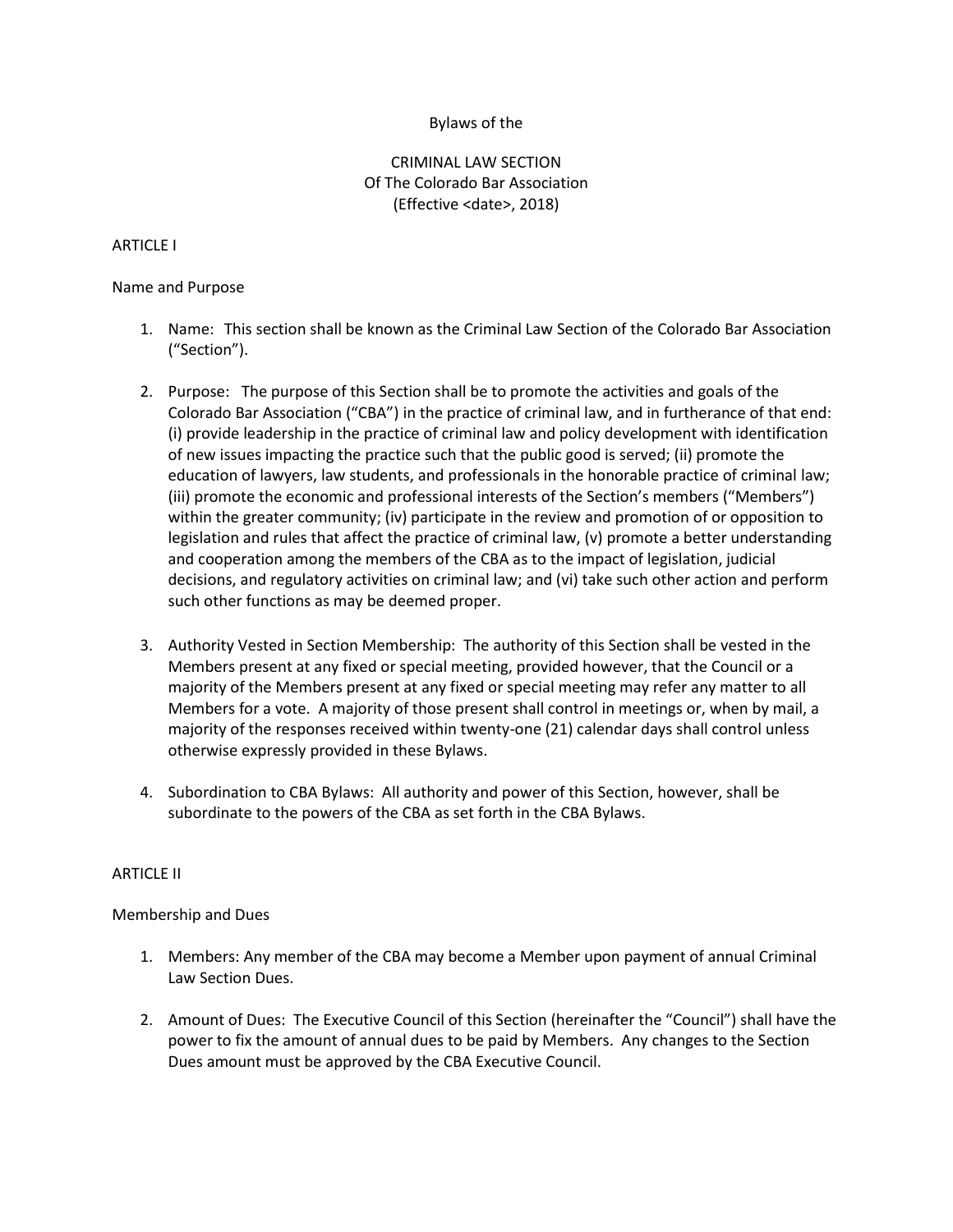- 3. Annual Section Membership Renewal: Annual Section dues shall be due and payable on or before July 1 of each year or another date established by the Council and notice of which is given to Members at least thirty (30) days prior to the date.
- 4. Termination of Membership: Any person who fails to pay Section dues or ceases to be a member of the CBA shall also cease to be a Member of this Section.
- 5. Resignation: Any Member may resign at any time by sending a written notice of such resignation to the Secretary/Treasurer of this Section, with a copy of the CBA staff liaison; such resignation shall take effect upon receipt thereof by the Secretary.

# ARTICLE III

## Executive Council and Officers

- 1. Executive Council: The governing body of this Section shall be an Executive Council (hereinafter the "Council") consisting of equal numbers of members of the prosecution community, defense counsel community, and the judiciary. Membership on the Executive Council shall not exceed 18 persons. Reasonable efforts should be made to create a membership on the Council that insures diversity of representation including, but not limited to rural/urban representation, trial/appeals practice representation, state/federal representation, and years of experience, including creating opportunities for members of the Young Lawyers Division to serve on the Council.
- 2. Officers: The officers of the Criminal Law Section shall be a Chair, Vice-Chair, and Secretary/Treasurer. Such officers shall be members of the Council during their respective terms and each serve one year terms from July 1 of the year appointed through June 30 of the following year or such other fiscal year as the CBA may adopt. Each year, one officer shall be a member of the criminal defense community, one shall be a member of the prosecution community, and one shall be a member of the judiciary. The Council may amend the terms of officers or eliminate an office even if the amendment or elimination has the effect of removing a duly-elected officer. The Council may name two persons to an officer position, who shall then serve as co-officers for the respective position. Each co-officer shall have the full power of the office, except as limited by the Council.
- 3. Non-Voting Members: Each of the law schools within the State shall be invited to nominate one individual, such as a member of the faculty, a staff member, or a law student, to serve as a nonvoting member of the Council. The role of these members is to represent the interests their respective institutions as they relate to the purposes of the Section, and to serve as liaison between the Section and the law students of their respective institutions. The Executive Council shall, by majority vote, accept or reject the nominated individual for membership on the Council. The provisions of Article IV of these bylaws shall not apply to these positions.
- 4. Responsibilities and duties of the Executive Council: The Council shall exercise general supervision and control of this Section's activities.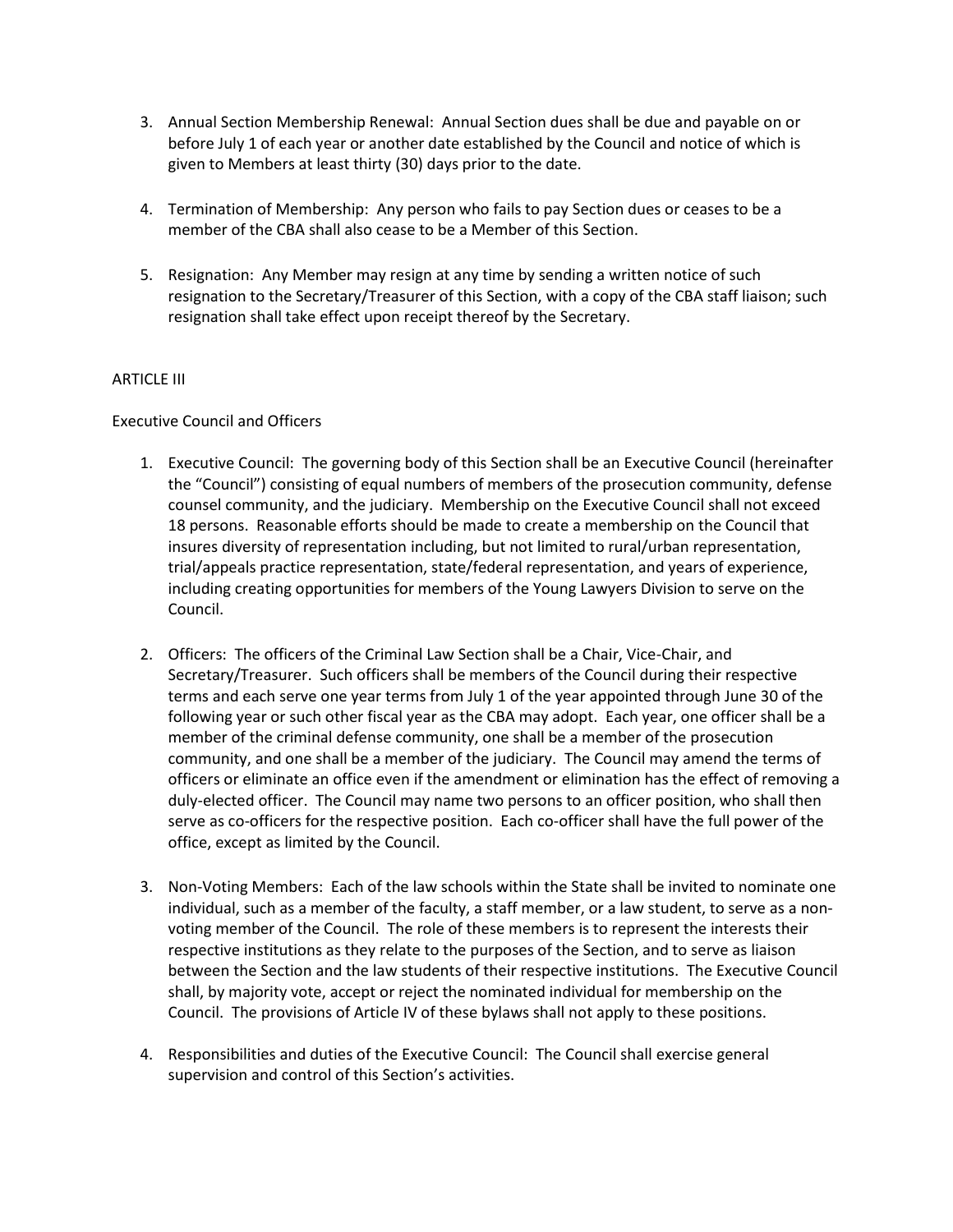- a. Funds and Budget: The Council shall authorize commitments and contracts requiring any expenditure of any funds and adopt a budget that accounts for and authorizes the use of funds appropriated for this Section. The Council shall not have the authority to appropriate or distribute funds in excess of those allocated to this Section for that fiscal year. Commitments shall require a majority vote of the Council.
- b. Failure to Attend: If any member of the Council shall fail to attend three successive meetings of the Council, and the absence is not deemed excused, then the Member's position may be deemed vacated, as determined by the Council. The determination of whether an absence is excused shall be made jointly by the three officers. However, if any officer or other Member of the Council at any time after election shall resign, or cease to be a Member, then that office shall be vacated, without action other than to note such fact in the minutes of the council. In the event of a vacancy created by operation of these bylaws or any other circumstance, the remaining members of the Council shall, by majority vote, elect a Member to fill such vacancy and to serve for the unexpired term of the office vacated.
- c. Policy Formulation: The Council shall formulate policies of this Section and shall have the authority, between meetings of this Section, to take such action on behalf of this Section as may be appropriate. The Council shall present at each meeting of this Section any matters that it may recommend for action by this Section at such meeting.

## ARTICLE IV

Nomination and Election of Executive Council

- 1. Nominating Committee: There shall be a standing Nominating Committee, which shall be made up of the current Officers of the Council. In each Officer's discretion, he or she may designate a different member of the Council from that Officer's practice community to serve in that Officer's stead on the Nominating Committee. The current Council Chair, or his or her designee, shall serve as the chair of the committee, and shall communicate with CBA staff regarding the call for nominations for section council membership sent out each year by the CBA.
- 2. Nominations: The Nominating Committee shall work with CBA staff to compile all nominations for membership on the Council received in response to the CBA call for nominations, as well as any nominations from current members of the Council. The Nominating Committee shall select from those nominated in order to assemble a written slate of candidates. The Nominating Committee shall select nominees on the basis of ability and willingness to serve the needs of the CBA and the Section, rather than as a method of conferring honors. The Nominating Committee shall consider and be sensitive to the need for diversity of age, experience level, race, ethnicity, gender, sexual identity, sexual orientation, and geographic composition of the Council so that all Members of the Section may recognize that their interests and aspirations are being given attention both in the selection of officers and members of the council in the conduct of the Section's affairs. In assembling the written slate, the Nominating Committee may, in its discretion, consider the input of any current member of the Council.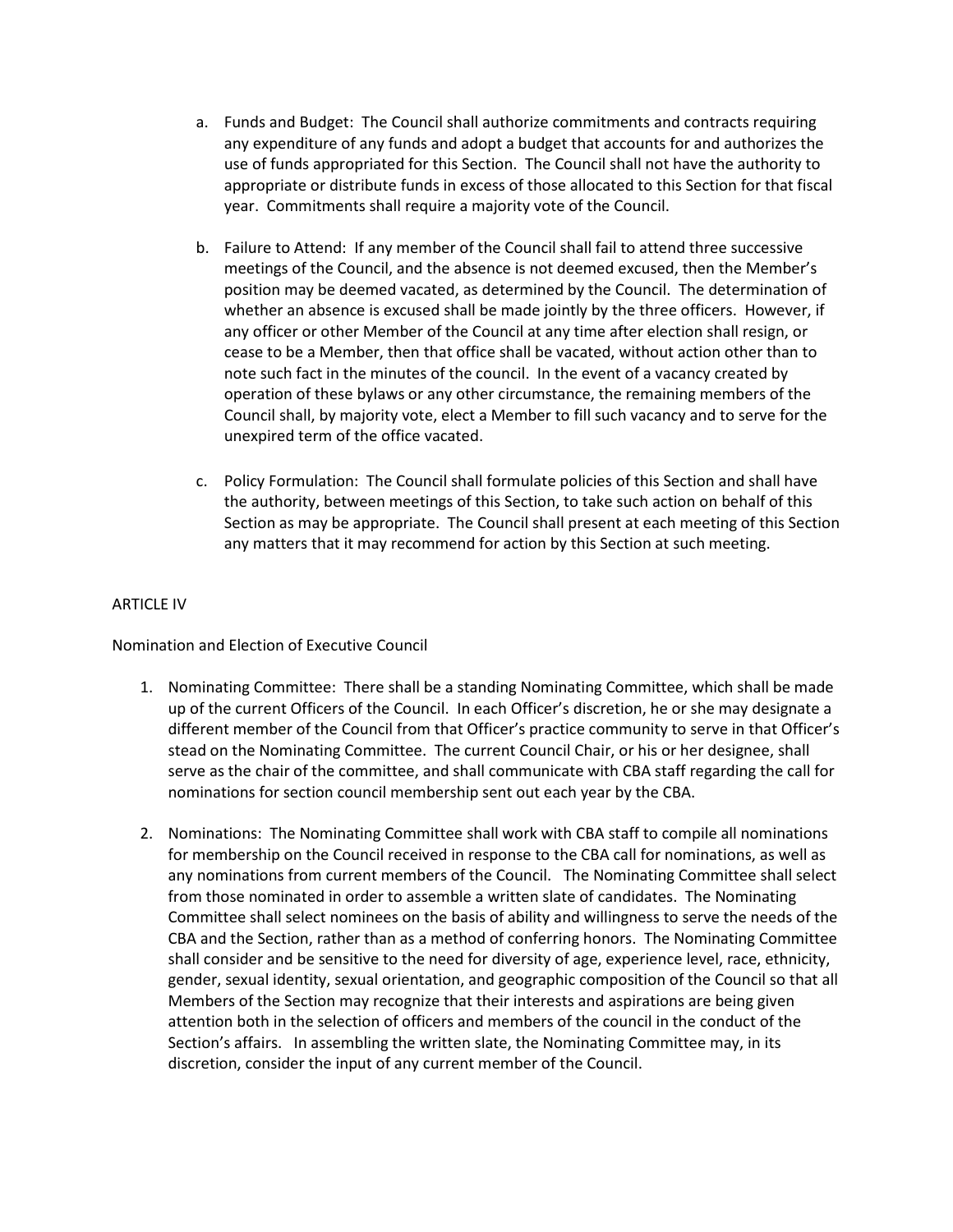- 3. Council Approval of Slate: No later than March 26, the Nominating Committee shall submit the proposed slate to the Council for approval by majority vote.
- 4. Elections: Written notice of the approved slate of candidates will be sent to the Section Members no later than April 1. Section members will have until April 15 to accept the current slate or propose an alternate written slate signed by at least 10 section members. Any alternate slate must satisfy the membership description set forth in Article III, Section 1 above. If no qualifying alternate slates are proposed, the slate proposed by the Council shall be deemed to be elected. If one or more qualifying alternate slates are received, the original slate and all qualifying alternate slates shall be submitted to the Members for a vote. This vote shall be by electronic mail; all votes received by May 10 shall be counted. The slate receiving the most votes shall be appointed to the Council.
- 5. Certification of Election: No later than May 31, the Chair shall report to the CBA staff liaison the results of the election.
- 6. Terms: The term of the Council members shall be three-year terms, commencing July 1 of the year of election. Notwithstanding the preceding sentence, for the Council election in 2018, the term lengths shall be as follows: for each practice community (defense, prosecution, and judiciary), two Council members shall serve one-year terms, two Council members shall serve two-year terms, and two Council members shall serve three-year terms.
- 7. Term Limits: Except as provided in this paragraph, no person shall serve more than three consecutive complete terms. For purposes of this provision, serving the remainder of a vacancy shall not be deemed to be serving a complete term unless the vacancy occurred before the term actually began. In the event there is no nominee to fill a Council position, an otherwise termlimited individual may serve a fourth term. Service on the Council prior to July 1, 2018 shall not be deemed to be service of a term.
- 8. Vacancies: In the event of a vacancy on the Executive Council, the remaining members of the council, in cooperation with CBA staff, shall identify potential individuals to fill the remainder of the vacated term, and shall select one such individual by majority vote. Any individual completing the remainder of a vacancy term shall be from the same practice community as the individual who vacated the position, and every effort shall be made in identifying a replacement who maintains the diversity of representation on the Council.
- 9. In the event a member of the Council changes practice communities during a term (such as switching from prosecution to defense, or being appointed to the bench), that member's position on the Council shall be deemed to be vacated as of the adjournment of the next scheduled Council meeting. This provision does not apply when a member merely retires from active practice.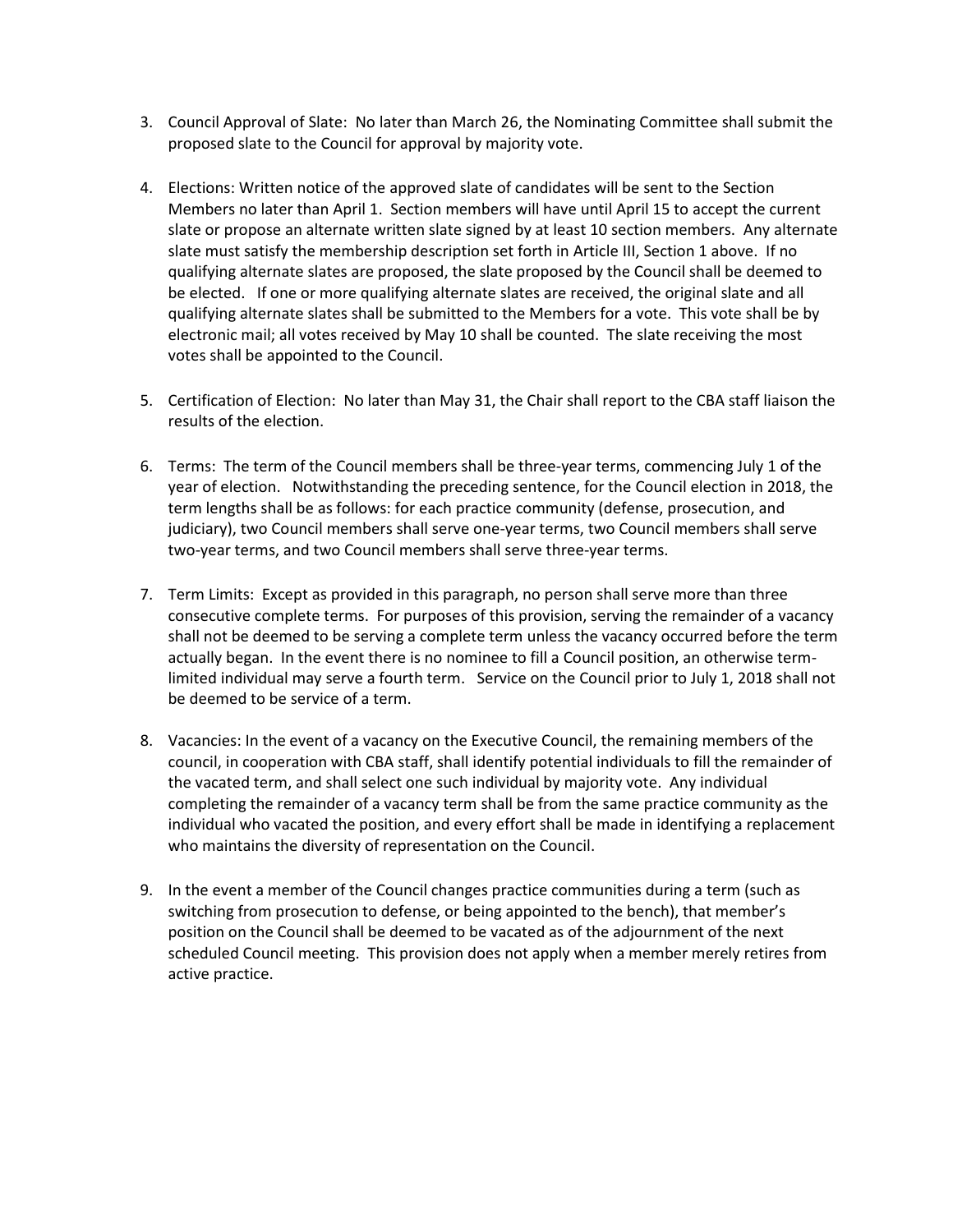## ARTICLE V

### Duties of Officers

- 1. Chair: The Chair shall be the executive officer of this Section and, subject to the control of the Council, shall have general supervision, direction, and control of the affairs of this Section. The Chair shall preside at all meetings of this section and of the Council, shall have the right to vote at such meetings, and may deliver an appropriate address at any fixed meeting. The Chair shall appoint all committees. The Chair shall designate an alternate Board of Governors Representative as needed. The Chair shall have the power to enforce these Bylaws and the power to perform all duties and acts necessary to carrying out this office.
- 2. Vice-Chair: The Vice-Chair shall perform the duties of the Chair in the absence or disability of the Chair at any meeting of the Section or of the Council and all other duties and acts as usually performed by such an officer.
- 3. Secretary/Treasurer: The Secretary/Treasurer shall be coordinate with the CBA staff concerning custody and maintenance of all books, papers, documents and other property of the Section. All Section funds shall be deposited in the Section's CBA account by the CBA. The Secretary/Treasurer shall also keep a true record of the Council and annual meetings, and shall, with the assistance of CBA staff, keep an accurate and up-to-date record of all Section income, expenditures, and other financial transactions and annual accomplishments and meeting minutes. The Secretary shall act as the Chair in the absence of the Chair and Vice-Chair.

## ARTICLE VI

#### Meetings

- 1. Regular Meetings: Meetings of this Section shall be held as determined by the Council. Notice of meetings shall go out to each Member in accordance with Article VII, Section 4 below.
- 2. Special Meetings: Special meetings of this Section may be called by the Chair with approval of the Council, at such time and place as the Council or Chair may determine. Special meetings may also be called by a petition signed by Members constituting at least 5% of the registered Members as shown on the register of the CBA at the time the petition is submitted. Notice of special meetings of this Section shall be given by the Secretary on behalf of the Council at least fourteen (14) days, but not more than forty-nine (49) days, prior to the date of such meeting. Notice of Special Meetings shall go out to each Member in accordance with Article VII, Section 4 below. Attendance at the meeting by a Member shall constitute a waiver of notice of such meeting by such Member.
- 3. Council Meetings: Meetings of the Council may be called by the Chair or by three members of the Council and shall be held at such time and place as may be designated in the notice of such meeting. An important goal of the Council, in terms of its meetings is to model collegial decorum and demeanor between all members, even when considering difficult issues. Notice of special meetings of the Council shall go out to each Council member's electronic address and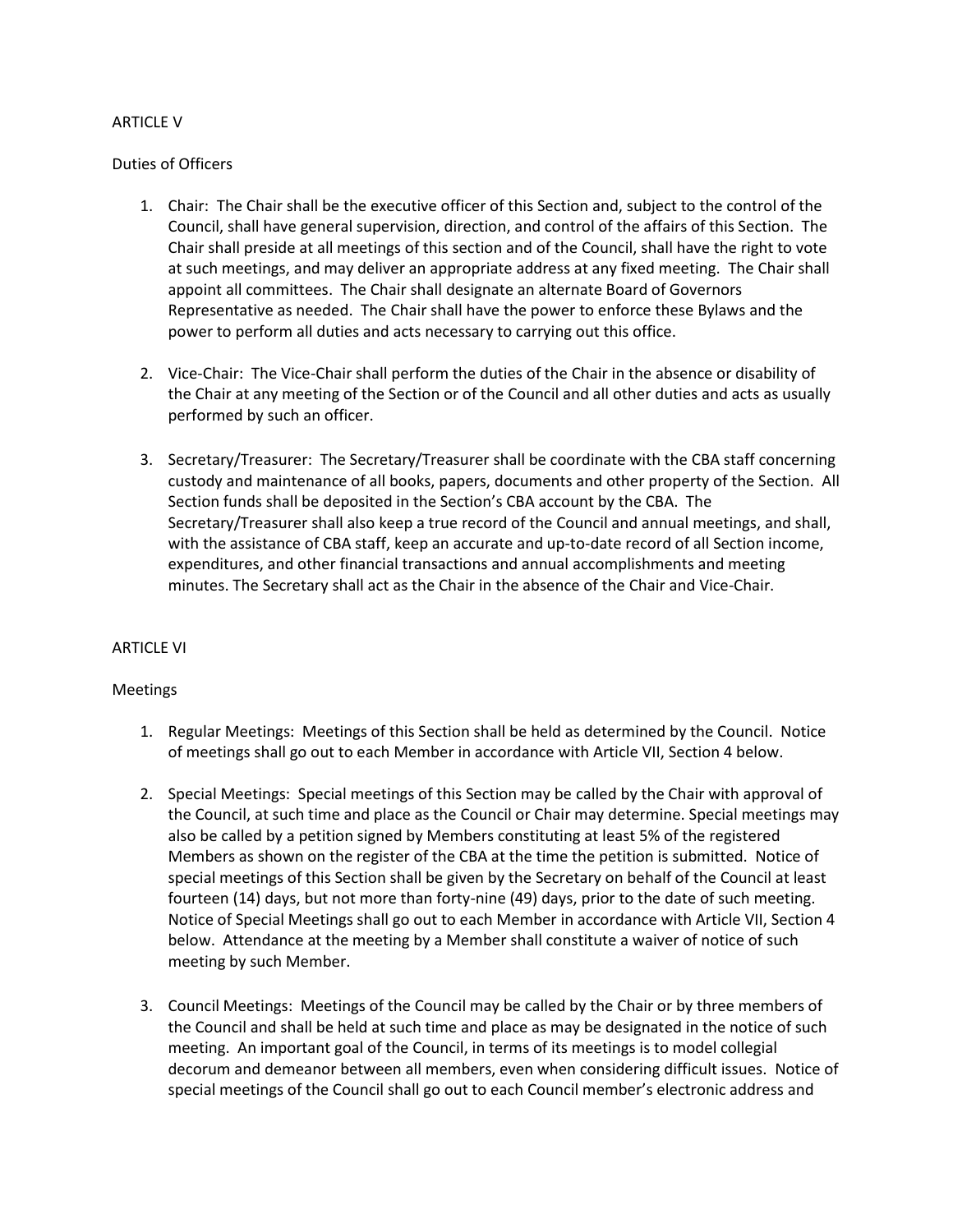shall be given at least three (3) days prior to the meeting, provided that regular monthly meetings do not require advance notice if the meeting time and place were provided according to a schedule distributed more than three (3) days prior to the first meeting on the schedule. Attendance at the meeting by a council member shall constitute a waiver of notice of such meeting by such member. Communication and voting on issues by electronic mail is authorized, as approved by the Chair.

- 4. Section Meeting Quorum: The Member present at any meeting of this Section shall constitute a quorum for such meeting.
- 5. Council Meeting Quorum: Nine (9) voting members of the Council shall constitute a quorum of any meeting of the Council.

## ARTICLE VII

# Officer Elections

- 1. Chair-Elect, Vice-Chair, Secretary/Treasurer: The Chair, Vice-Chair, and Secretary/Treasurer shall be elected by the Council. The election of officers for the upcoming term shall take place no later than May 15 immediately preceding the term.
- 2. Officer's Term: The term of each officer shall begin on the later of July 1 or the date of that officer's election and shall continue until the June 30 of the next year unless a successor has not been chosen on that date, in which case each officer shall serve until a successor is chosen. The current officers shall serve through June 30, 2018, subject to the provisions of these Bylaws. Each succeeding officer automatically succeeds to the office he or she is elected to on July 1 of the respective year.
- 3. Vacancy: In the event of a vacancy in any officer position, the remainder of the Council shall, by majority vote, select a member of the Council who represents the same practice community (defense, prosecution, or judiciary) as represented by the prior officer to serve the remainder of the officer's term.
- 4. Board of Governors' Liaison: The Council, by majority vote, shall appoint a Member of the Section to serve as the Board of Governors' Liaison. This appointment shall be made no later than July 1 of each even-numbered year or as soon thereafter as someone agrees to the appointment by the Council. The Liaison may, but need not, be a Member of the Council.
- 5. Board Liaison Term: The Liaison's term shall begin on the later of July 1 or the date of the Liaison's appointment, and shall continue until June 30 of the second year following unless a successor has not been chosen on that date, in which case the person shall serve until a successor is chosen.